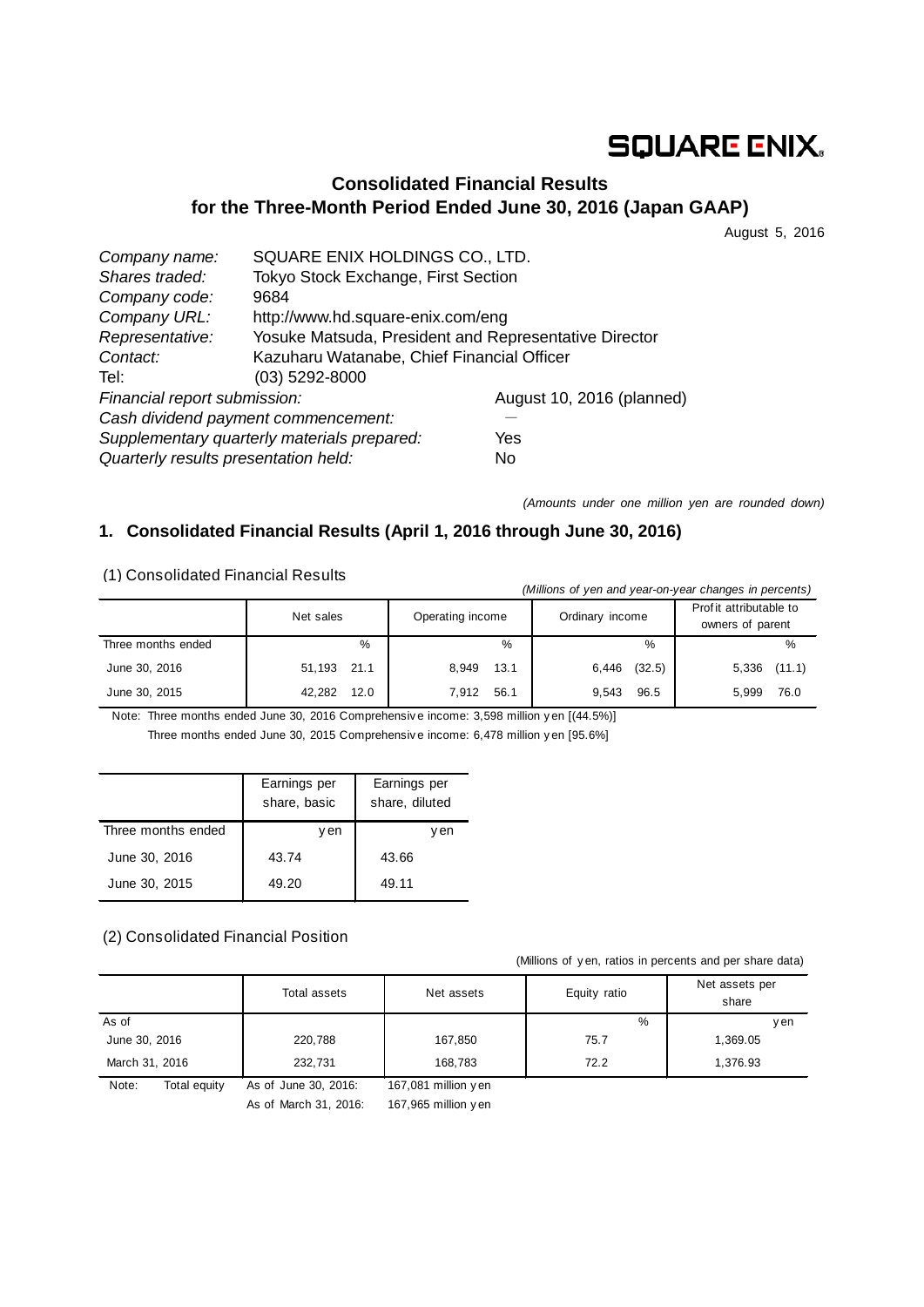### **2. Dividends**

|                                                      | Dividends per share |                         |     |               |                |  |  |
|------------------------------------------------------|---------------------|-------------------------|-----|---------------|----------------|--|--|
|                                                      | 1Q                  | Total<br>2Q<br>3Q<br>4Q |     |               |                |  |  |
|                                                      | yen                 | yen                     | yen | yen           | Yen            |  |  |
| Fiscal year ended<br>March 31, 2016                  |                     | 10.00                   |     | 38.00         | 48.00          |  |  |
| Fiscal year ending<br>March 31, 2017                 |                     |                         |     |               |                |  |  |
| Fiscal year ending<br>March 31, 2017<br>(projection) |                     | 10.00                   |     | 31.00<br>~100 | 41.00<br>~1.00 |  |  |

Note: No change in Dividend projection from previous announcement

### **3. Consolidated Forecasts (April 1, 2016 to March 31, 2017)**

|                             | (Millions of yen, year-on-year changes in percents and per share data) |                     |                         |                    |                         |                    |                 |                                            |                   |
|-----------------------------|------------------------------------------------------------------------|---------------------|-------------------------|--------------------|-------------------------|--------------------|-----------------|--------------------------------------------|-------------------|
|                             | Net sales                                                              |                     | Operating income        |                    |                         | Ordinary income    |                 | Profit attributable to<br>owners of parent |                   |
| Fiscal year                 |                                                                        | %                   |                         | %                  |                         | %                  |                 | %                                          | yen               |
| ending<br>March 31,<br>2017 | 250,000<br>$\sim$ 270.000                                              | 16.8<br>$\sim$ 26.1 | 27.000<br>$\sim$ 33.000 | 3.8<br>$\sim$ 26.8 | 27.000<br>$\sim$ 33.000 | 6.6<br>$\sim$ 30.3 | 17.000<br>~1000 | (14.5)<br>$\sim$ 5.6                       | 139.39<br>~172.19 |

Note: No change in consolidated forecasts from previous announcement.

### **Others**

- (1) Significant changes among major subsidiaries during the period: No
- (2) Adoption of special accounting treatment for quarterly consolidated financial statements: No
- (3) Changes in accounting policies, procedures, and methods of presentation for consolidated financial statements
	- 1. Changes in accounting policies due to revisions to accounting standards: Yes
	- 2. Changes other than 1.: No
	- 3. Changes in accounting estimates: No
	- 4. Retrospective restatement: No
- (4) Outstanding shares (common stock)
	- 1. Number of shares issued and outstanding (including treasury stock):

| As of June 30, 2016                                         | 122,356,996 |
|-------------------------------------------------------------|-------------|
| As of March 31, 2016                                        | 122,299,496 |
| 2. Number of treasury stock:                                |             |
| As of June 30, 2016                                         | 314,701     |
| As of March 31, 2016                                        | 313,749     |
| 3. Average number of shares during the period (cumulative): |             |
| Three-month period ended June 30, 2016                      | 122,004,595 |
| Three-month period ended June 30, 2015                      | 121,935,514 |

Disclaimer: (1) This document is a translation of the Japanese language "Kessan Tanshin" prepared in accordance with the guidelines of the Tokyo Stock Exchange. The Japanese language document shall prevail in the event any differences or discrepancies exist between this English translation and the original. (2) At the time of disclosure of this report, review procedures for quarterly financial statements pursuant to the Financial Instruments and Exchange Law had not been completed. (3) The forward-looking statements in this document are based upon the information currently available and necessarily include elements that are not entirely predictable. The achievement is not promised. Actual results may differ from the forward-looking statements in this document. (4) For additional information about forecasts, please refer to "1.Consolidated Results for the Three-Month Period Ended June 30, 2016 (3) Qualitative information on consolidated business forecasts" section on page 3 of Supplemental Information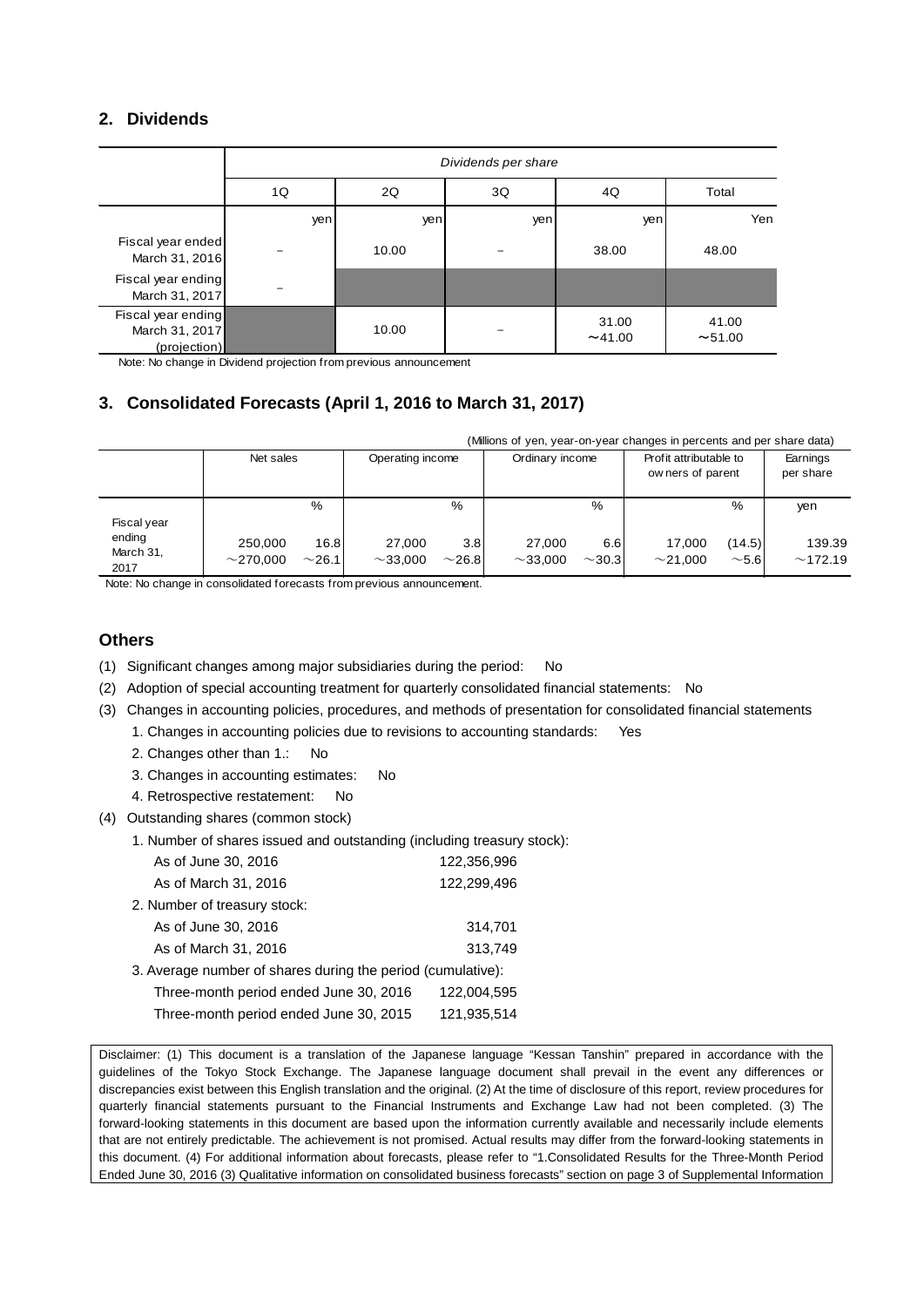# **Supplemental Information – Index**

|    |                                                                                      | Page           |
|----|--------------------------------------------------------------------------------------|----------------|
| 1. | Consolidated Results for the Three-Month Period Ended June 30, 2016                  | 1              |
|    | (1) Analysis of consolidated business results                                        | 1              |
|    | (2) Analysis of consolidated financial position                                      | 2              |
|    | (3) Qualitative information on consolidated business forecasts                       | 3              |
|    |                                                                                      |                |
| 2. | Other Information in Summary                                                         | 3              |
|    | (1) Changes in accounting principles, changes in accounting estimates and            | 3              |
|    | retrospective restatements                                                           |                |
|    | (2) Additional information                                                           | 3              |
|    |                                                                                      |                |
| 3. | Consolidated Financial Statements for the Three-Month Period Ended June 30, 2016     | 4              |
|    | (1) Consolidated Balance Sheets                                                      | 4              |
|    | (2) Consolidated Income Statement and Consolidated Statement of Comprehensive Income | 6              |
|    | <b>Consolidated Income Statement</b>                                                 | 6              |
|    | Consolidated Statement of Comprehensive Income                                       | $\overline{7}$ |
|    | (3) Note regarding going concern assumptions                                         | 8              |
|    | (4) Material changes in shareholders' equity                                         | 8              |
|    | (5) Segment information                                                              | 8              |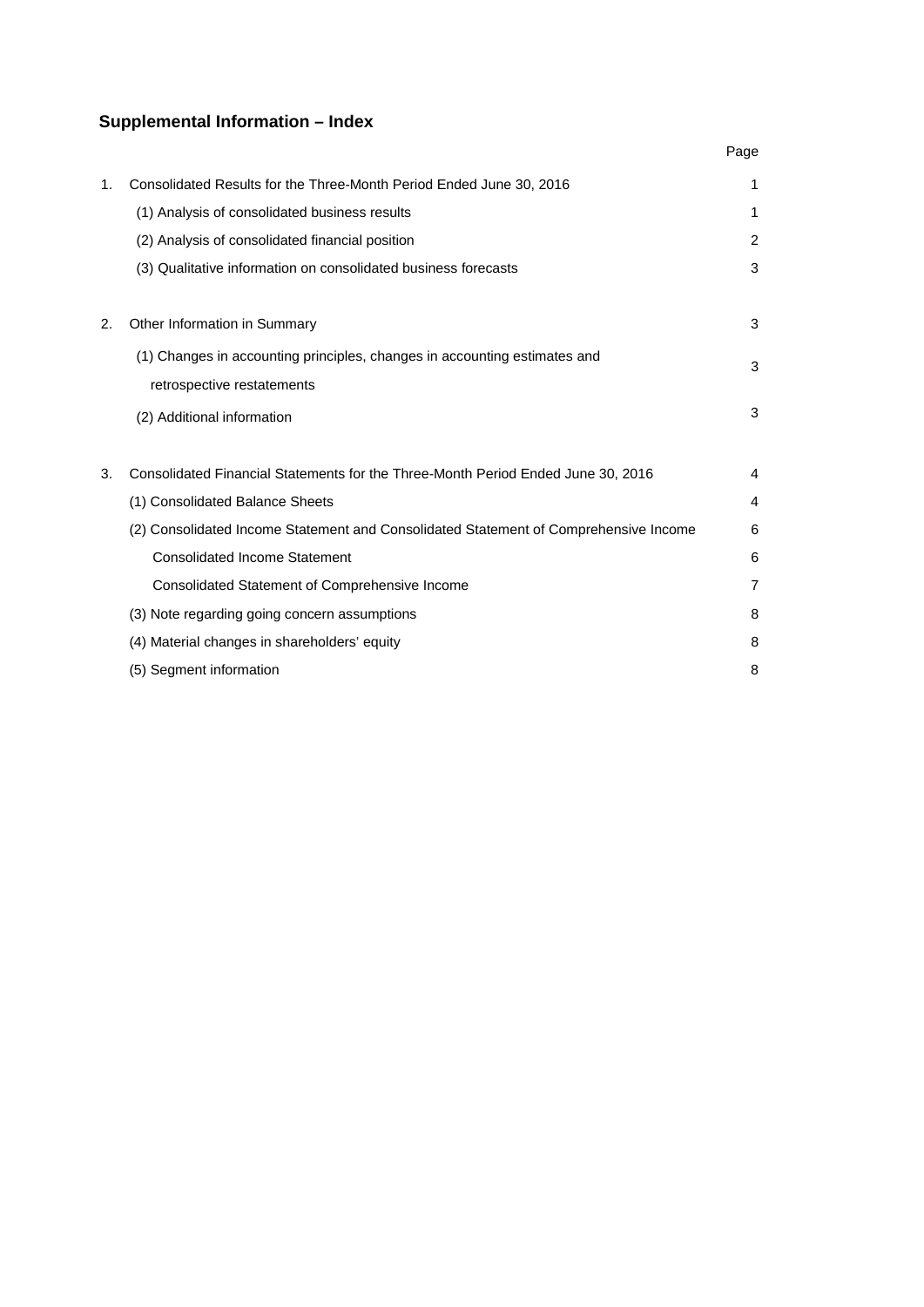#### **1. Consolidated Results for the Three-Month Period Ended June 30, 2016**

#### (1) Analysis of consolidated business results

The Square Enix group (the "Group") is continuing determined efforts to strengthen the competitiveness and profitability of its business segments of Digital Entertainment, Amusement, Publication and Merchandising. Net sales for the three-month period ended June 30, 2016 totaled ¥51,193 million (an increase of 21.1% from the same period of the prior fiscal year), operating income amounted to ¥8,949 million (an increase of 13.1% from the same period of the prior fiscal year), ordinary income amounted to ¥6,446 million (a decrease of 32.5% from the same period of the prior fiscal year), and profit attributable to owners of parent amounted to ¥5,336 million (a decrease of 11.1% from the same period of the prior fiscal year).

A discussion of results by segment for the three-month period ended June 30, 2016 follows.

#### • Digital Entertainment

The Digital Entertainment segment consists of planning, development, distribution, and operation of digital entertainment content primarily in the form of game. Digital entertainment content is offered to meet customer lifestyles across a variety of usage environments such as consumer game consoles (including handheld game machines), personal computers and smart devices.

During the three-month period ended June 30, 2016, in the area of content for platforms such as smart devices and PC browser, our established lineup of popular games is continuing to show strong performances. In addition to this, new game titles such as "*MOBIUS FINAL FANTASY*," "*HOSHI NO DRAGON QUEST*," "*FINAL FANTASY BRAVE EXVIUS*" and "*Grimms Notes*", released in preceding fiscal year, are contributing to revenue generation from the beginning of this fiscal year.

In the area of console games, "*DRAGON QUEST HEROES II*" made a favorable start on top of strong download sales of catalogue titles released previously.

Net sales and operating income in the Digital Entertainment segment totaled ¥37,541million (an increase of 23.9% from the same period of the prior fiscal year), and ¥9,472million (an increase of 15.6% from the same period of the prior fiscal year), respectively.

#### • Amusement

The Amusement segment consists of the operation of amusement facilities and planning, development, and distribution of arcade game machines and related products for amusement facilities.

During the three-month period ended June 30, 2016, sales of amusement machines such as *"Gunslinger Stratos3"* have gained favorable results, and operation of the amusement facilities has been showing steady performance. Net sales and operating income in the Amusement segment totaled ¥10,351million (an increase of 22.1% from the same period of the prior fiscal year), and ¥831million (a decrease of 11.6% from the same period of the prior fiscal year), respectively.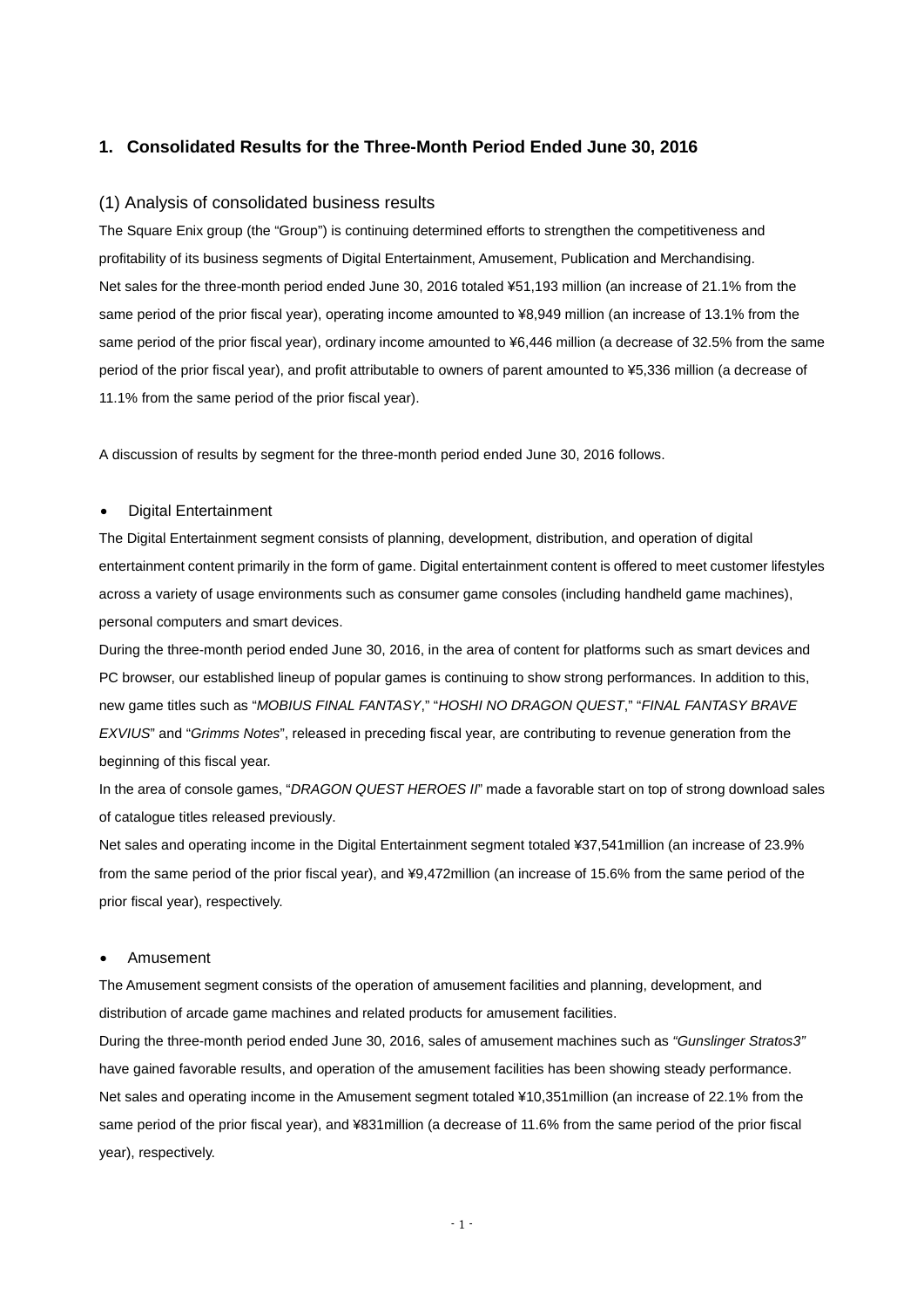#### **Publication**

The Publication segment consists of publication and licensing of comic magazines, comic books, and game strategy guides.

During the three-month period ended June 30, 2016, sales of comic books declined while royalty revenues of e-comics increased compared to the same period of the prior fiscal year .

Net sales and operating income in the Publication segment totaled ¥2,253million (a decrease of 16.2% from the same period of the prior fiscal year) and ¥530million (a decrease of 19.4% from the same period of the prior fiscal year), respectively.

#### **Merchandising**

The Merchandising segment consists of planning, production, distribution, and licensing of derivative products of IPs owned by the Group.

During the three-month period ended June 30, 2016, sales and licensing performed strongly thanks to character goods and soundtracks derived from the Group's own IPs as well as character goods originated in renowned third-party IPs.

Net sales and operating income in the Merchandising segment totaled ¥1,418million (an increase of 21.8% from the same period of the prior fiscal year), and ¥560million (an increase of 33.2% from the same period of the prior fiscal year), respectively.

#### (2) Analysis of consolidated financial position

#### • Assets

As of June 30, 2016, total current assets were ¥185,403 million, a decrease of ¥9,275 million compared to March 31, 2016. This was mainly due to decreases in cash and deposits of ¥12,712 million and notes and accounts receivable of ¥2,169 million, while content production account increased by ¥3,671 million. As of June 30, 2016, total non-current assets were ¥35,385 million, a decrease of ¥2,667 million compared to March 31, 2016.

As a result, total assets were ¥220,788 million, a decrease of ¥11,943 million compared to March 31, 2016.

**Liabilities** 

As of June 30, 2016, total current liabilities were ¥45,489 million, a decrease of ¥10,247 million compared to March 31, 2016. This was mainly due to decreases in income taxes payable of ¥4,083 million, short-term loans payable of ¥1,525 million and provision for bonuses of ¥1,335 million. As of June 30, 2016, total non-current liabilities were ¥7,448 million, a decrease of ¥762 million compared to March 31, 2016.

As a result, total liabilities were ¥52,938 million, a decrease of ¥11,009 million compared to March 31, 2016.

Net assets

As of June 30, 2016, net assets were ¥167,850 million, a decrease of ¥933 million from the prior fiscal year. This was mainly due to profit attributable to owners of parent of ¥5,336 million, dividend payments of ¥4,635 million and a decrease in foreign currency translation adjustments of ¥1,797 million.

As a result, the consolidated equity ratio stood at 75.7% (72.2% as of March 31, 2016).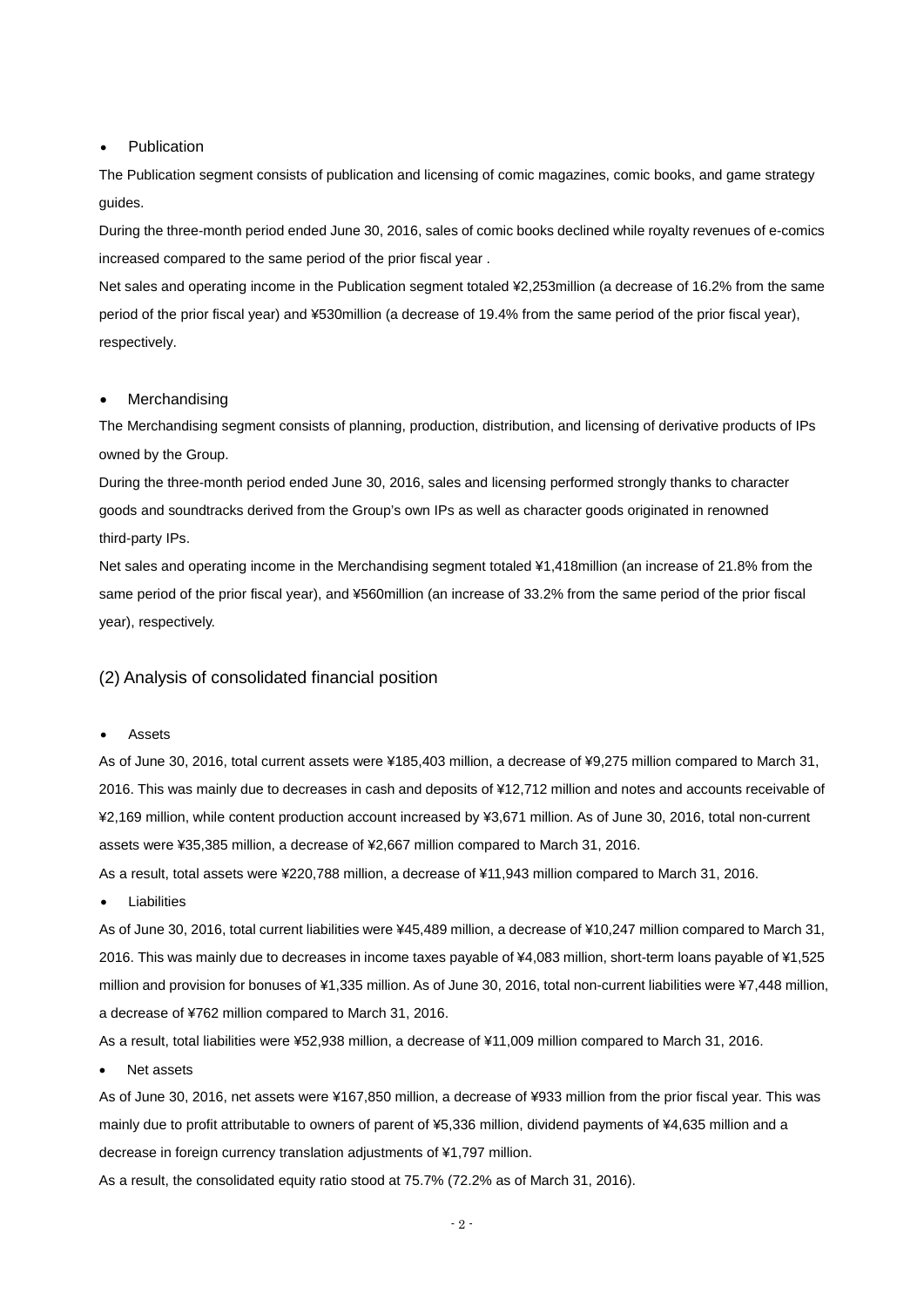#### (3) Qualitative information on consolidated business forecasts

The business environment surrounding the Group is in the midst of major changes, where consumer needs for contents suitable to smart devices such as smartphones and tablet PCs are rapidly expanding, while the console game markets in North America and Europe are increasingly getting competitive and oligopolistic. The Group is focusing all efforts to achieve growth coupled with profits on a solid revenue foundation through introduction of flexible content development conforming to the ever-changing environment as well as diversification of profit opportunities. Given the environmental changes described above, it is expected that the consolidated forecasts for financial results will fluctuate ever-larger. The Group, therefore, has made consolidated forecasts in a range of forecasted figures in lieu of specific figures. The Group does not disclose the first half consolidated forecasts in consideration of the fact that fluctuations in sales and incomes during a fiscal year have increasingly become larger.

#### **2. Other Information in Summary**

# (1) Changes in accounting principles, changes in accounting estimates and retrospective restatements

#### (Changes in accounting policy)

(Application of Practical Solution on a change in depreciation method due to Tax Reform 2016) Effective from the beginning of the fiscal year ended March 31, 2017, the Group has adopted the "Practical Solution on a change in depreciation method due to Tax Reform 2016" (ASBJ Practical Issues Task Force (PITF) No.32, June 17, 2016), with the revision of the Corporation Tax Act. Consequently, the Group has changed the depreciation method of structures and facilities attached to buildings acquired on and after April 1, 2016 from declining-balance method to straight-line method.

There is minimal impact to profits or losses for the three-month period ended June 30, 2016, as a result of this change.

#### (2) Additional information

(Application of Revised Implementation Guidance on Recoverability of Deferred Tax Assets) Effective from the beginning of the fiscal year ended March 31, 2017, the Group has adopted the "Revised Implementation Guidance on Recoverability of Deferred Tax Assets" (ASBJ Guidance No. 26, March 28, 2016).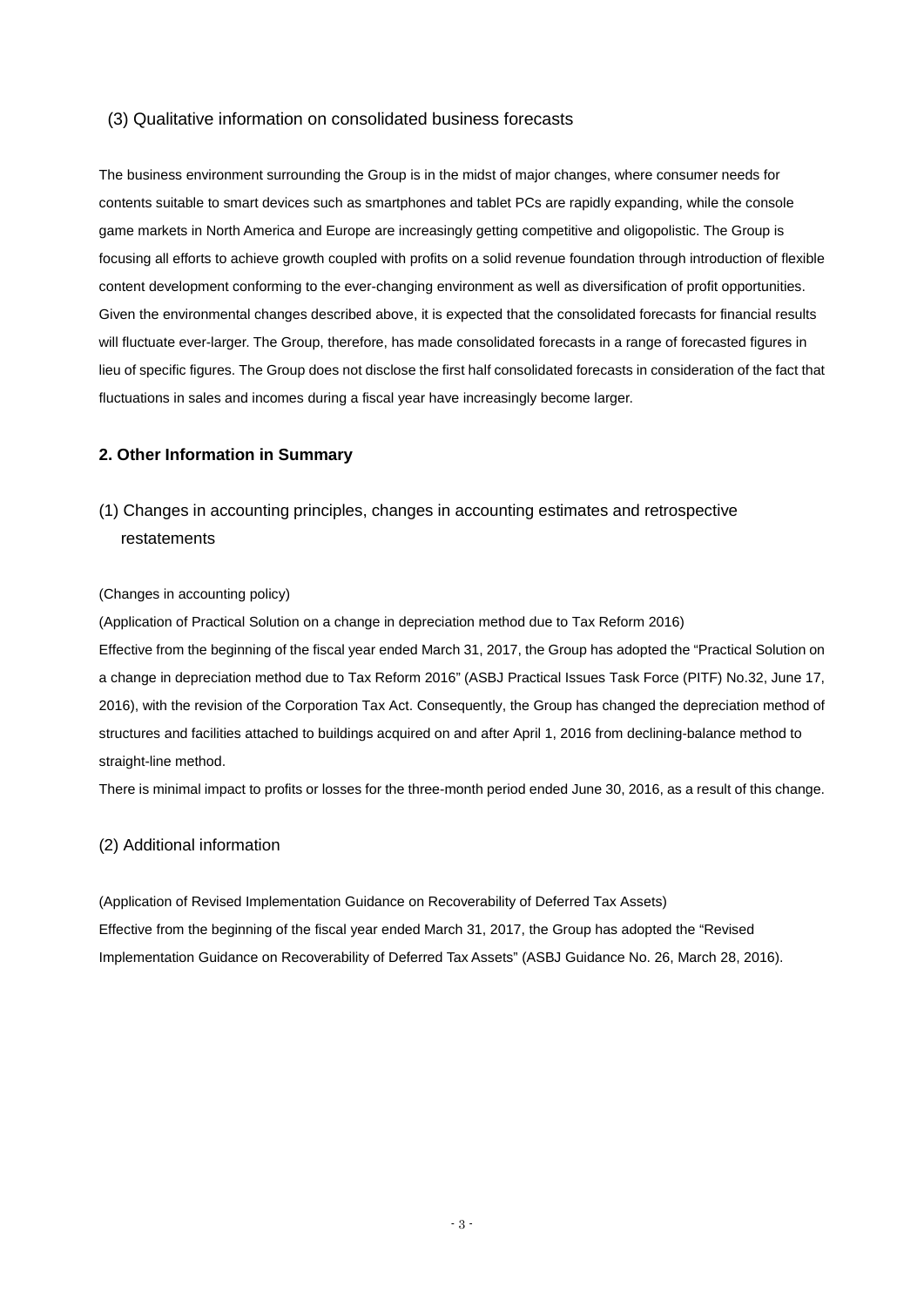# **3. Consolidated Financial Statements for the Three-Month Period Ended June 30, 2016**

(1) Consolidated Balance Sheets

|                                     |                      | (Millions of yen)   |
|-------------------------------------|----------------------|---------------------|
|                                     | As of March 31, 2016 | As of June 30, 2016 |
| Assets                              |                      |                     |
| <b>Current assets</b>               |                      |                     |
| Cash and deposits                   | 117,306              | 104,593             |
| Notes and accounts receivable-trade | 21,487               | 19,318              |
| Merchandise and finished goods      | 2,428                | 2,250               |
| Work in progress                    | 109                  | 4                   |
| Raw materials and supplies          | 233                  | 266                 |
| Content production account          | 41,419               | 45,091              |
| Other                               | 11,837               | 14,037              |
| Allowance for doubtful accounts     | (143)                | (157)               |
| Total current assets                | 194,679              | 185,403             |
| Non-current assets                  |                      |                     |
| Property, plant and equipment       | 13,748               | 13,647              |
| Intangible assets                   | 6,447                | 5,416               |
| Investments and other assets        | 17,856               | 16,320              |
| Total non-current assets            | 38,052               | 35,385              |
| Total assets                        | 232,731              | 220,788             |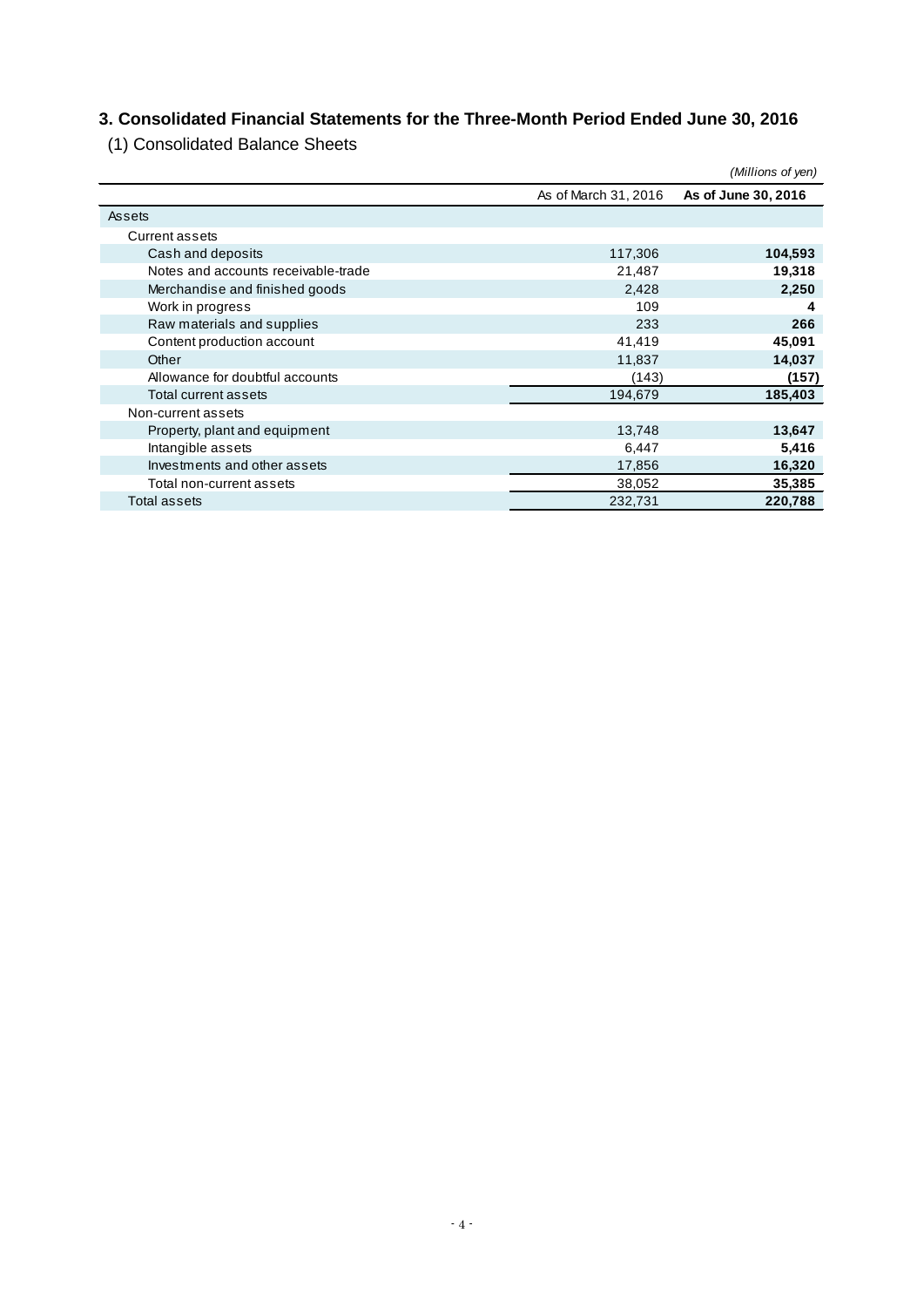|                                                       |                      | (Millions of yen)   |
|-------------------------------------------------------|----------------------|---------------------|
|                                                       | As of March 31, 2016 | As of June 30, 2016 |
| Liabilities                                           |                      |                     |
| <b>Current liabilities</b>                            |                      |                     |
| Notes and accounts payable-trade                      | 14,671               | 13,403              |
| Short-term loans payable                              | 9,722                | 8,196               |
| Income taxes payable                                  | 5,726                | 1,642               |
| Provision for bonuses                                 | 2,672                | 1,337               |
| Provision for sales returns                           | 3,334                | 2,564               |
| Provision for loss on game arcade closings            | 75                   | 72                  |
| Asset retirement obligations                          | 5                    |                     |
| Other                                                 | 19,529               | 18,271              |
| <b>Total current liabilities</b>                      | 55,737               | 45,489              |
| Non-current liabilities                               |                      |                     |
| Provision for directors' retirement benefits          | 162                  | 88                  |
| Provision for loss on game arcade closings            | 127                  | 116                 |
| Net defined benefit liability                         | 2,747                | 2,697               |
| Asset retirement obligations                          | 2,355                | 2,365               |
| Other                                                 | 2,819                | 2,179               |
| Total non-current liabilities                         | 8.210                | 7,448               |
| <b>Total liabilities</b>                              | 63,948               | 52,938              |
| Net assets                                            |                      |                     |
| Shareholders' equity                                  |                      |                     |
| Capital stock                                         | 23,753               | 23,811              |
| Capital surplus                                       | 52,993               | 53,050              |
| Retained earnings                                     | 95,581               | 96,282              |
| Treasury stock                                        | (888)                | (891)               |
| Total shareholders' equity                            | 171,439              | 172,252             |
| Accumulated other comprehensive income                |                      |                     |
| Valuation difference on available-for-sale securities | 341                  | 407                 |
| Foreign currency translation adjustment               | (3,207)              | (5,005)             |
| Remeasurements of defined benefit plans               | (607)                | (573)               |
| Total accumulated other comprehensive income          | (3, 474)             | (5, 171)            |
| Subscription rights to shares                         | 374                  | 365                 |
| Non-controlling interests                             | 443                  | 403                 |
| Total net assets                                      | 168,783              | 167,850             |
| Total liabilities and net assets                      | 232,731              | 220,788             |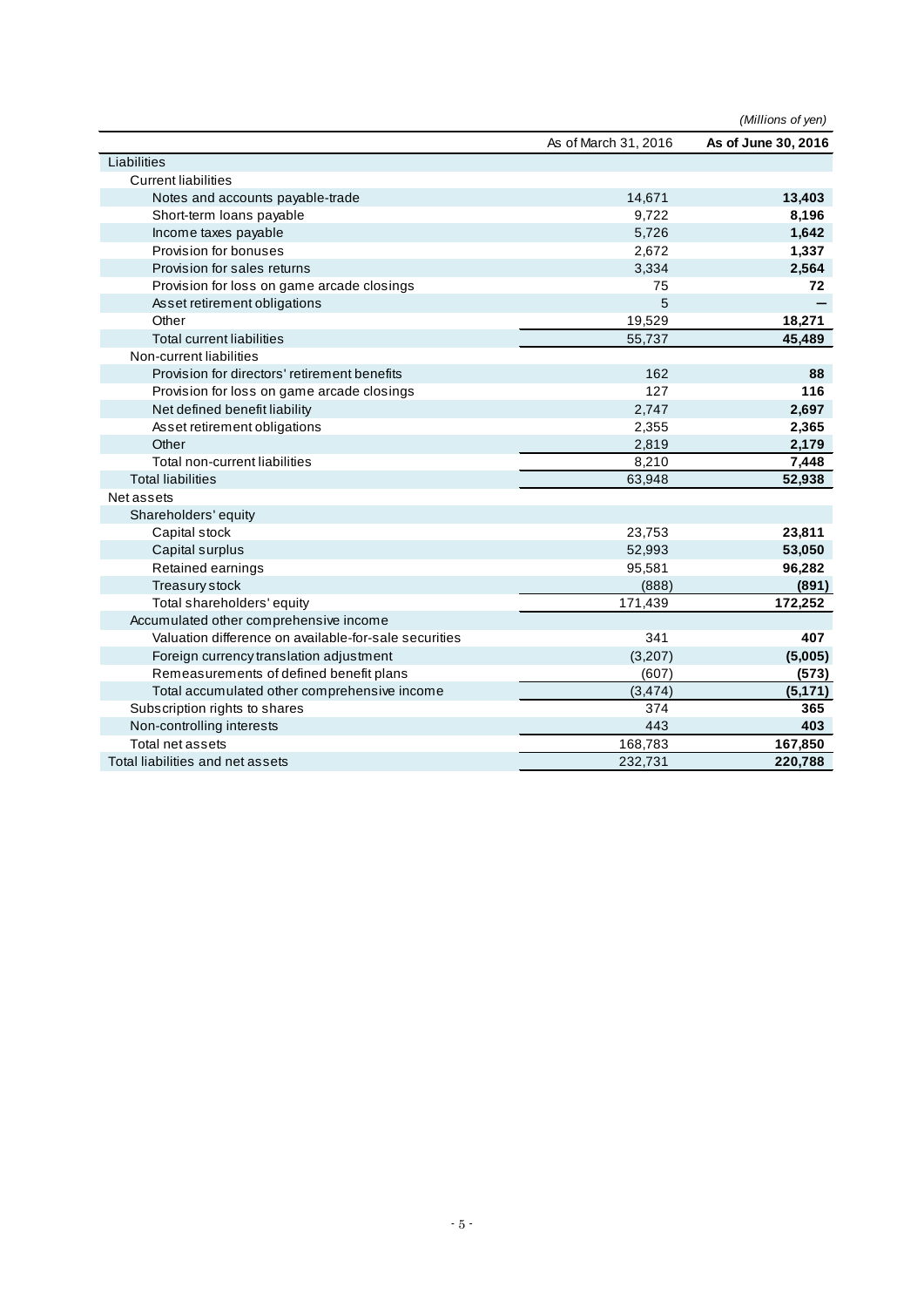|                                                  |                    | (Millions of yen)  |
|--------------------------------------------------|--------------------|--------------------|
|                                                  | Three months ended | Three months ended |
|                                                  | June 30, 2015      | June 30, 2016      |
| Net sales                                        | 42,282             | 51,193             |
| Cost of sales                                    | 19,412             | 24,680             |
| Gross profit                                     | 22,869             | 26,512             |
| Reversal of provision for sales returns          | 4,926              | 3,204              |
| Provision for sales returns                      | 3,897              | 2,675              |
| Gross profit-net                                 | 23,898             | 27,041             |
| Selling, general and administrative expenses     | 15,985             | 18,092             |
| Operating income                                 | 7,912              | 8,949              |
| Non-operating income                             |                    |                    |
| Interest income                                  | 13                 | 13                 |
| Dividend income                                  | $\overline{7}$     | $\mathbf 0$        |
| Foreign exchange gains                           | 1,448              |                    |
| Miscellaneous income                             | 179                | 33                 |
| Total non-operating income                       | 1,648              | 47                 |
| Non-operating expenses                           |                    |                    |
| Interest expenses                                | 14                 | 17                 |
| Commission fee                                   | 3                  | 3                  |
| Foreign exchange losses                          |                    | 2,520              |
| Miscellaneous loss                               | $\overline{0}$     | 9                  |
| Total non-operating expenses                     | 18                 | 2,550              |
| Ordinary income                                  | 9,543              | 6,446              |
| Extraordinary losses                             |                    |                    |
| Loss on retirement of non-current assets         | 29                 | 20                 |
| Impairment loss                                  | 9                  | 1                  |
| Other                                            | 3                  | $\overline{4}$     |
| Total extraordinary losses                       | 41                 | 26                 |
| Profit before income taxes                       | 9,501              | 6,420              |
| Income taxes-current                             | 2,395              | 791                |
| Income taxes-deferred                            | 1,105              | 291                |
| Total income taxes                               | 3,500              | 1,082              |
| Profit                                           | 6,000              | 5,337              |
| Profit attributable to non-controlling interests | 1                  | $\mathbf 0$        |
| Profit attributable to owners of parent          | 5,999              | 5,336              |

### (2) Consolidated Income Statement and Consolidated Statement of Comprehensive Income Consolidated Income Statement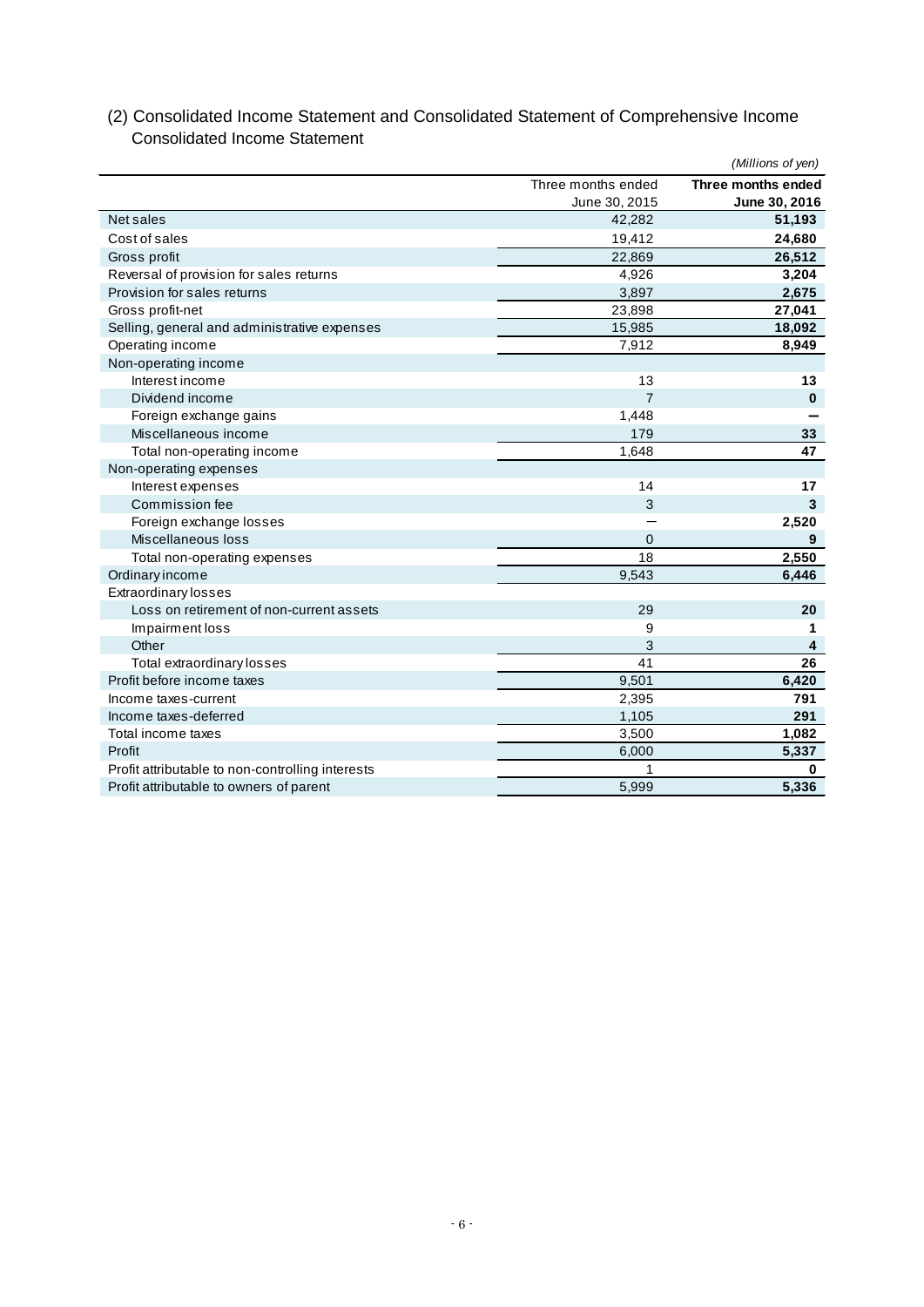# Consolidated Statement of Comprehensive Income

|                                                                |                    | (Millions of yen)  |
|----------------------------------------------------------------|--------------------|--------------------|
|                                                                | Three months ended | Three months ended |
|                                                                | June 30, 2015      | June 30, 2016      |
| Profit                                                         | 6.000              | 5,337              |
| Other comprehensive income                                     |                    |                    |
| Valuation difference on available-for-sale securities          | (69)               | 66                 |
| Foreign currency translation adjustment                        | 531                | (1,838)            |
| Remeasurements of defined benefit plans                        | 16                 | 34                 |
| Total other comprehensive income                               | 478                | (1,738)            |
| Comprehensive income                                           | 6.478              | 3,598              |
| (Breakdown)                                                    |                    |                    |
| Comprehensive income attributable to owners of parent          | 6,471              | 3,639              |
| Comprehensive income attributable to non-controlling interests |                    | (40)               |